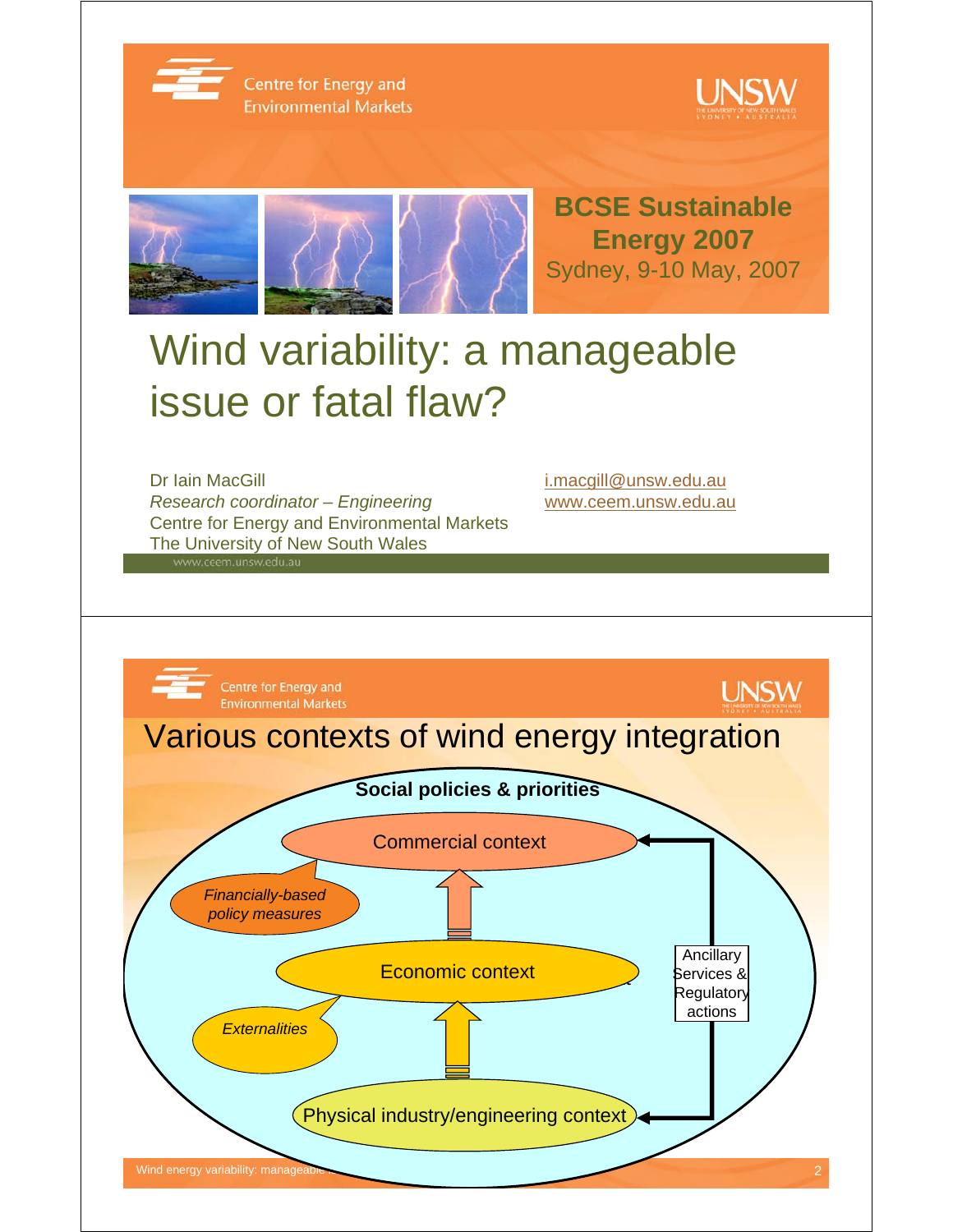



Centre for Energy and **Environmental Markets** 



## Physical integration of significant wind

- **All loads, generators + network elements have electrical flows that** are variable, not completely controllable + somewhat unpredictable
- *=> Major value of electrical networks is in aggregation of diverse variable, uncertain generation and demand*
- **Wind:** reliable but highly variable energy flux, only somewhat (downwardly) controllable + somewhat unpredictable

#### *The operational challenge for power systems*

- Attempting to maintain continuous flow of end-user energy services
- Complex, stochastic, only partially predictable and time-critical systems: no cost-effective electricity storage
- manage small disturbances well but entire system put at risk by *large unexpected* changes:
	- failure of large centralised generation,Tx elements or loads
	- many strongly correlated small loads eg. Air Conditioners

Wind energy variability: manageable issue or fatal flaw? 4 *significant wind generation experiencing shared extreme weather events*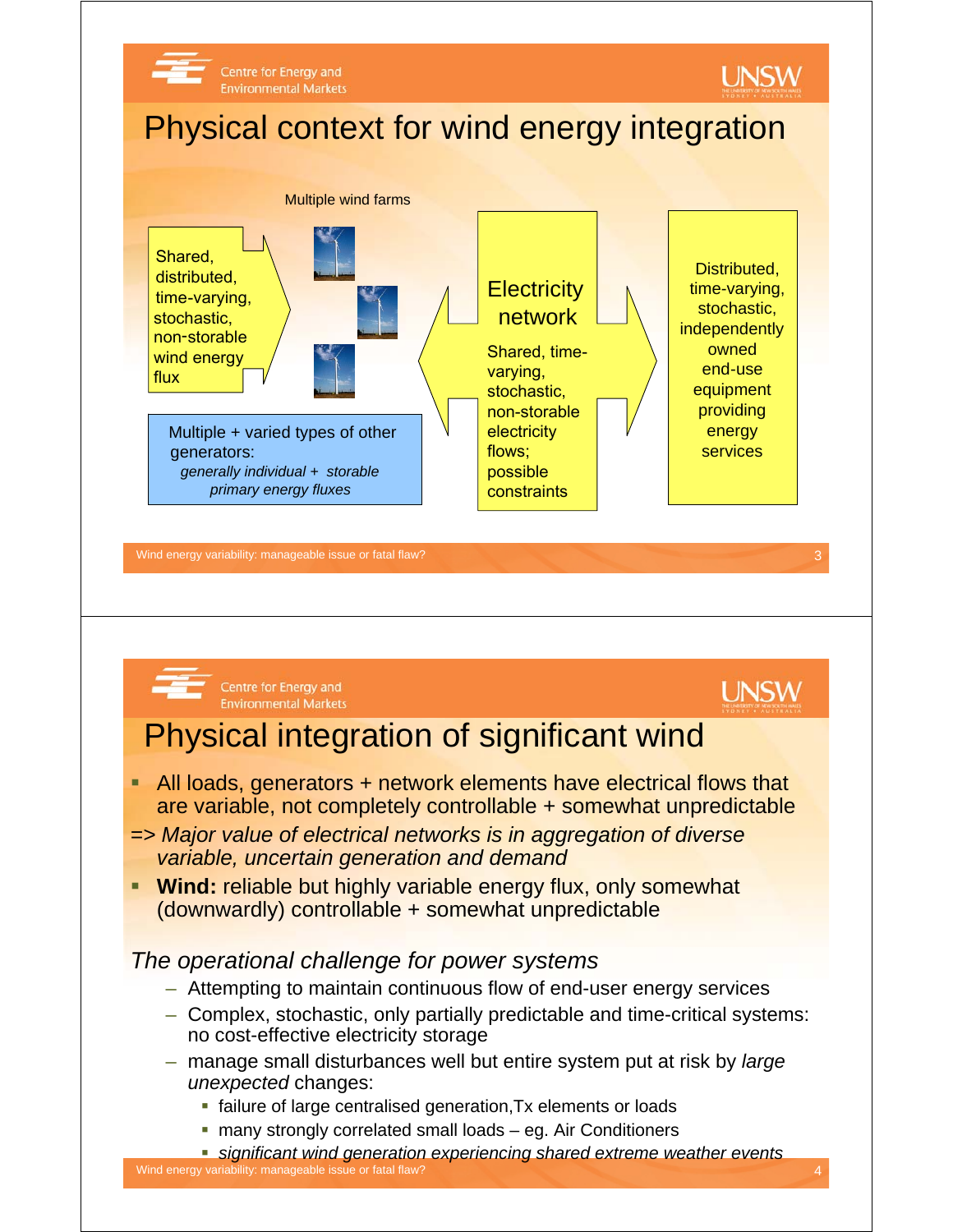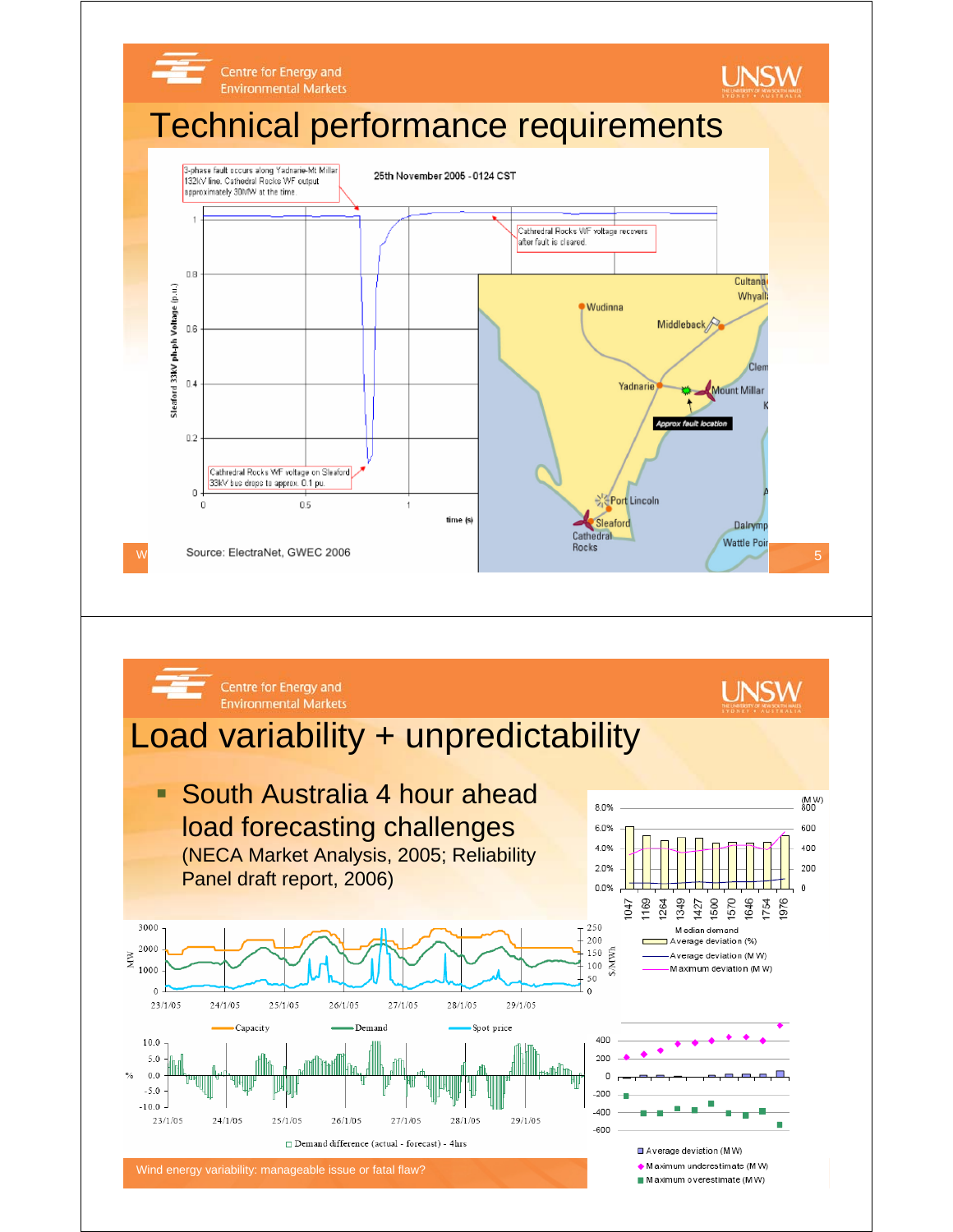

Estimated wind variability for 1000MW in SA (ESIPC, 2005)

1 per day

400 300 200

> 100 ٥٩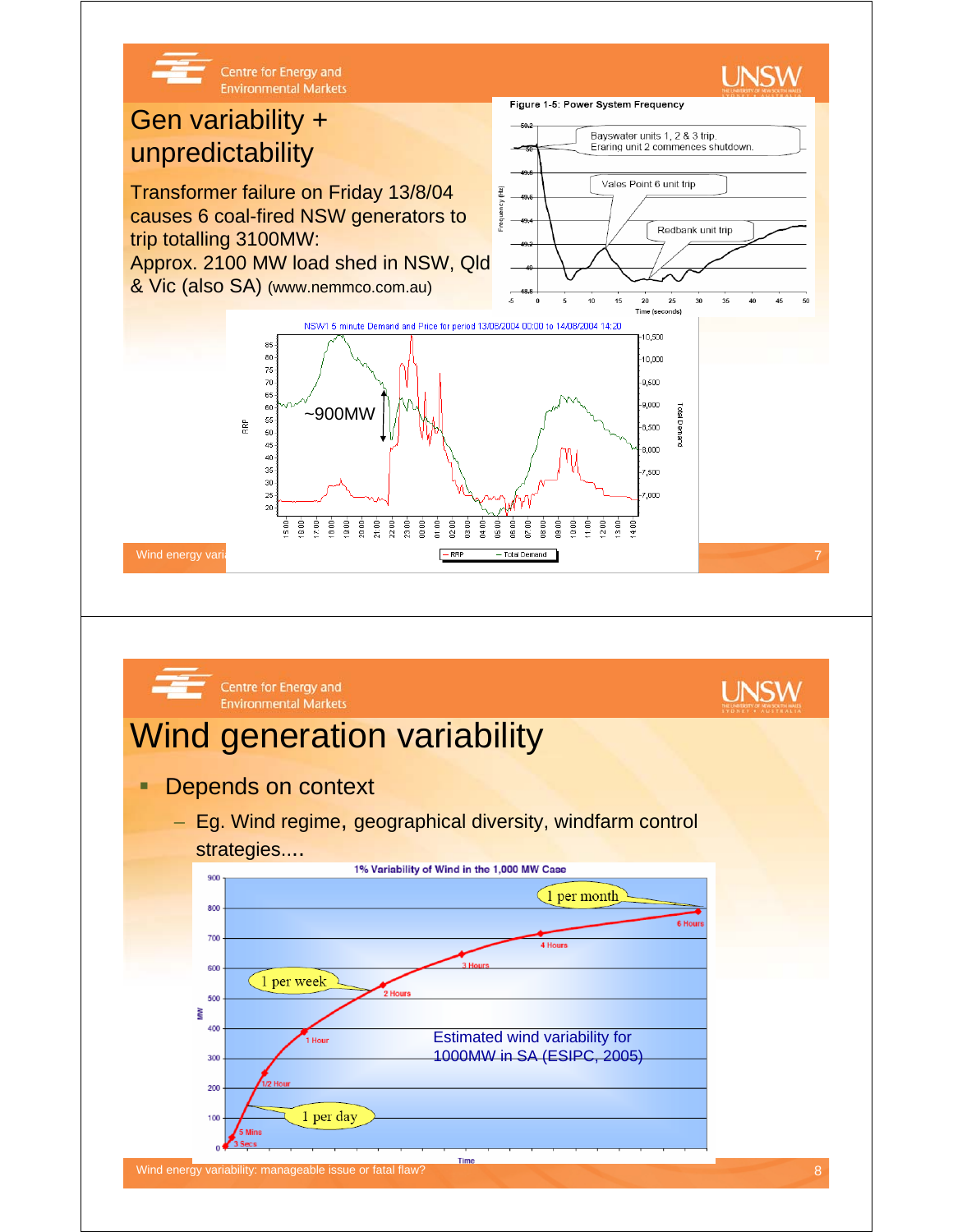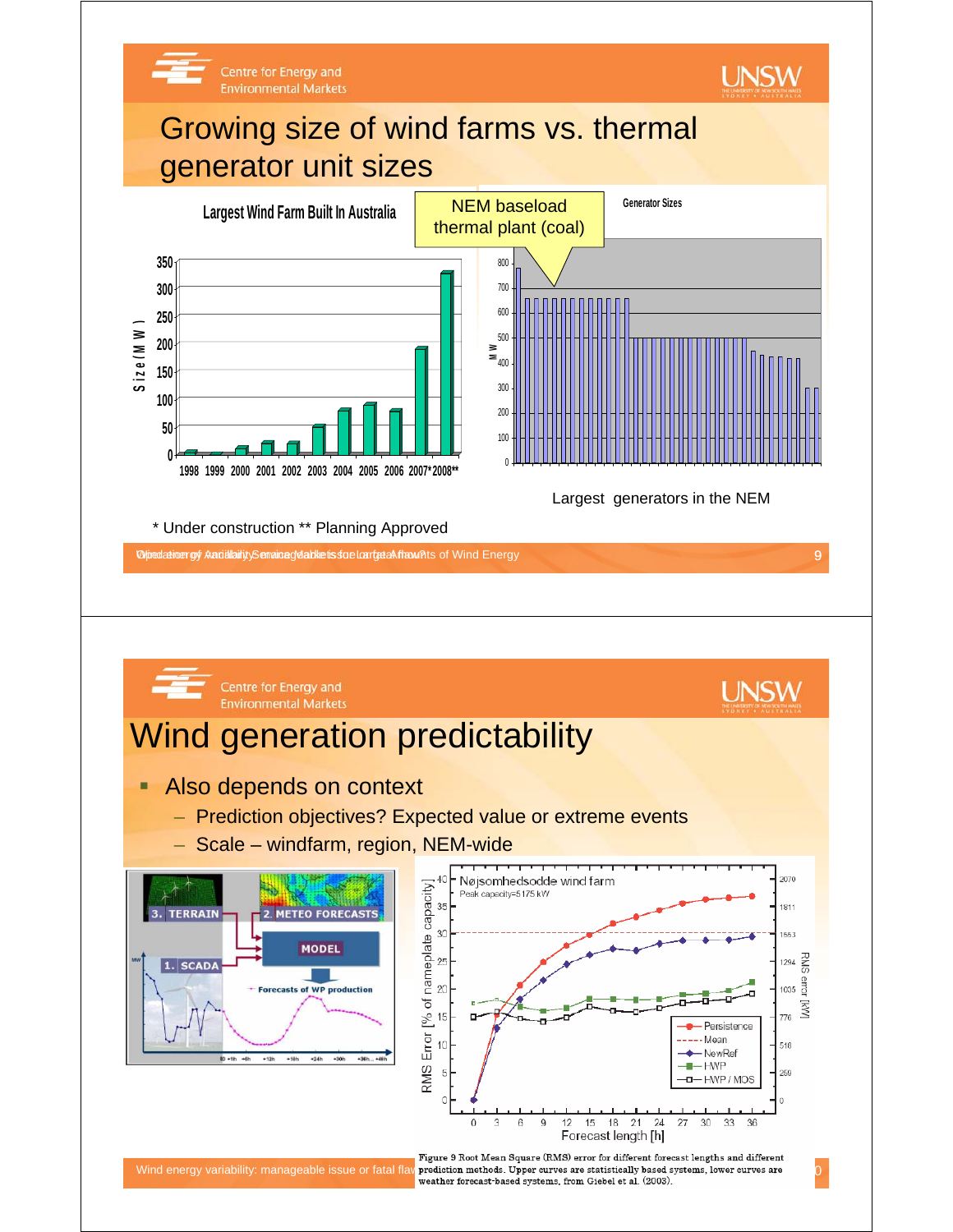

- Environmental values
- Other possible values… eg. industry development etc.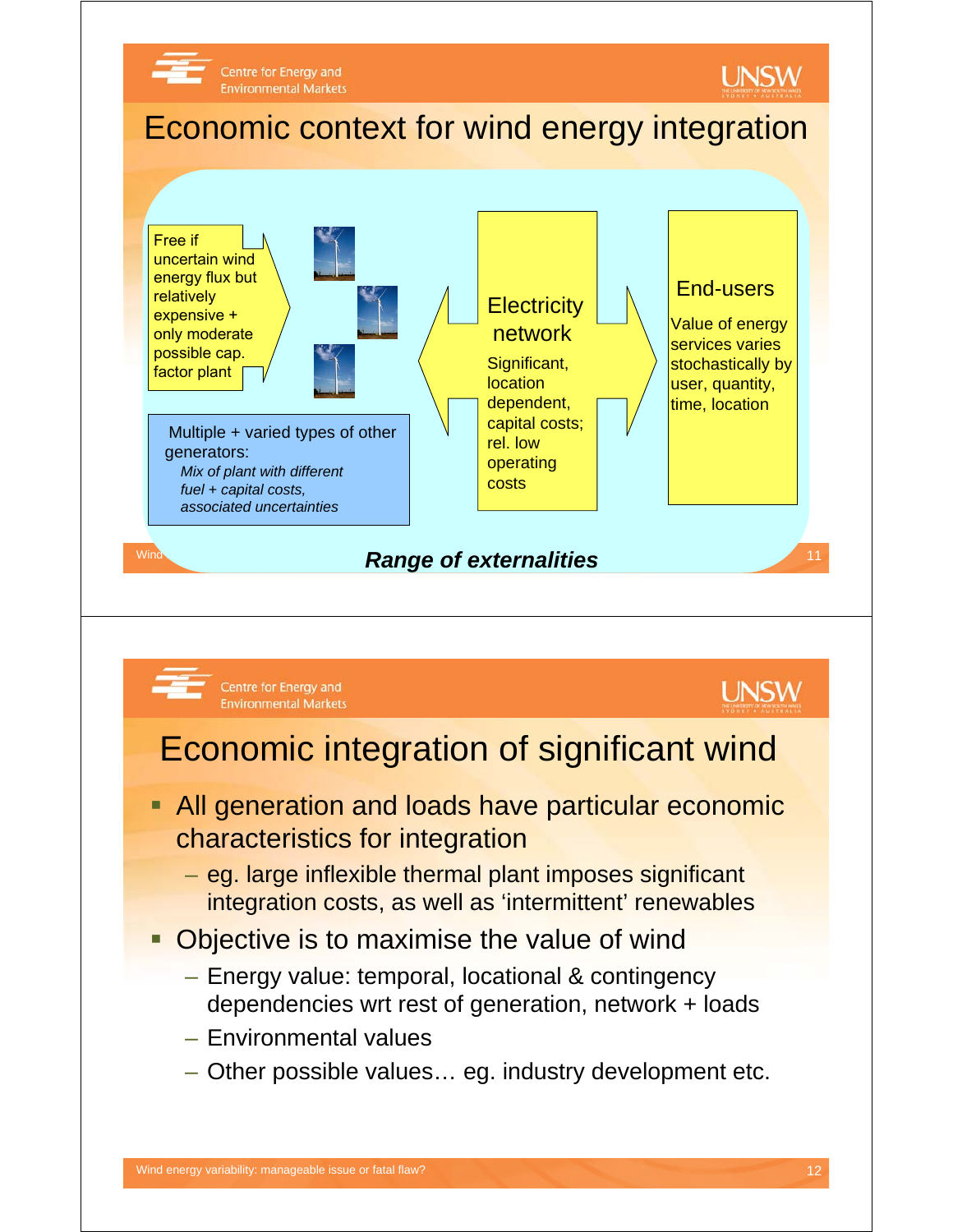

Centre for Energy and **Environmental Markets** 



### Commercial context for wind energy integration

- Electricity markets are 'designer' markets
- Key design challenges
	- Embracing + hence better managing inherent uncertainties within EI
		- allocate risk to those responsible + best placed to manage, however *EI infused with risks that are difficult to commercialise (allocate to players)*
	- Establish level playing field that doesn't favour incumbent technologies + participants against 'new entrants' –*key part of competition*
	- Commercialise externalities as best possible
	- Appropriate centralised decision making where required
		- **Short-term security, longer-term policy**
- High wind penetrations
	- Worldwide, one of the first generation technologies to emerge within restructured industry context
	- *now testing adequacy of electricity industry restructuring*

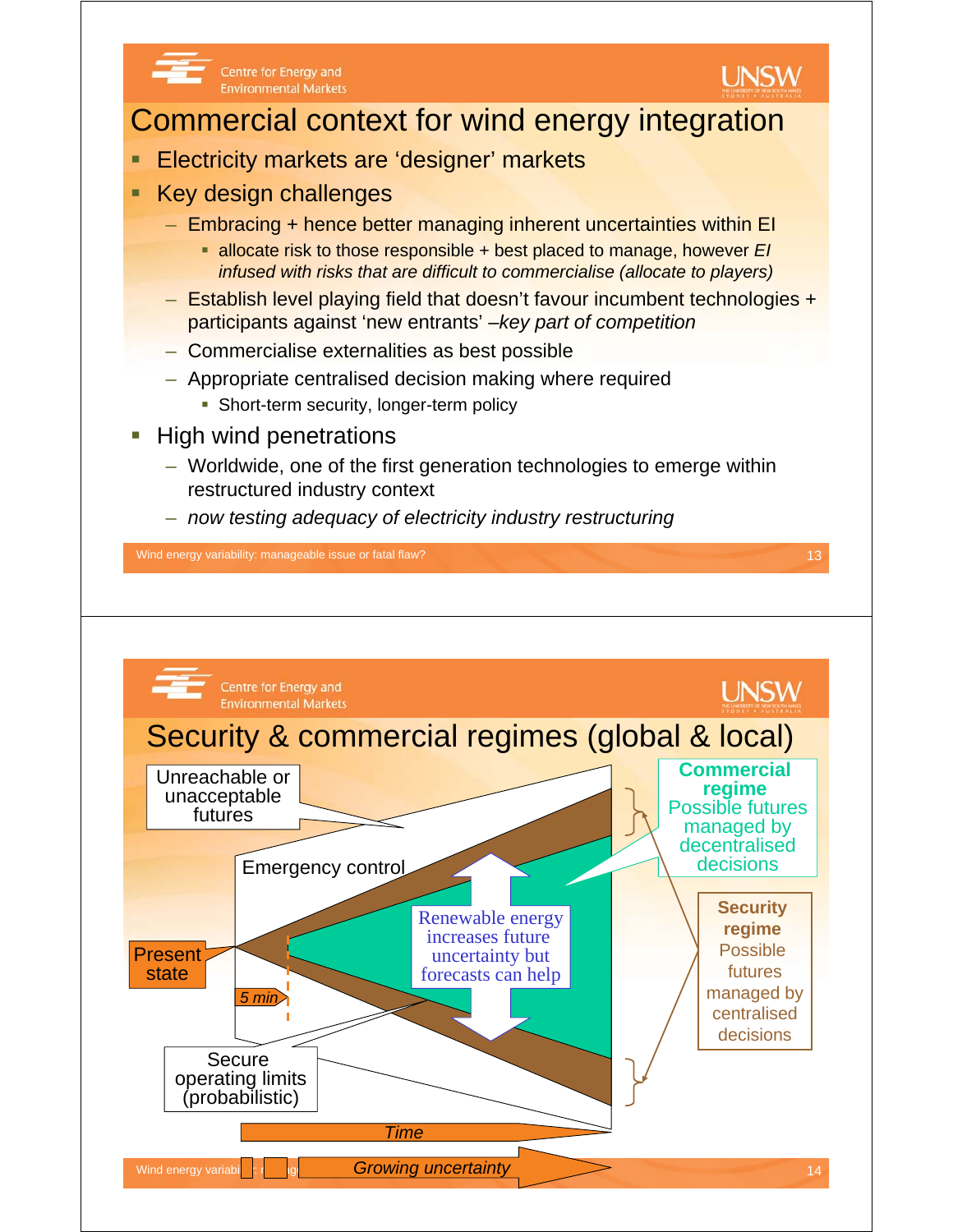

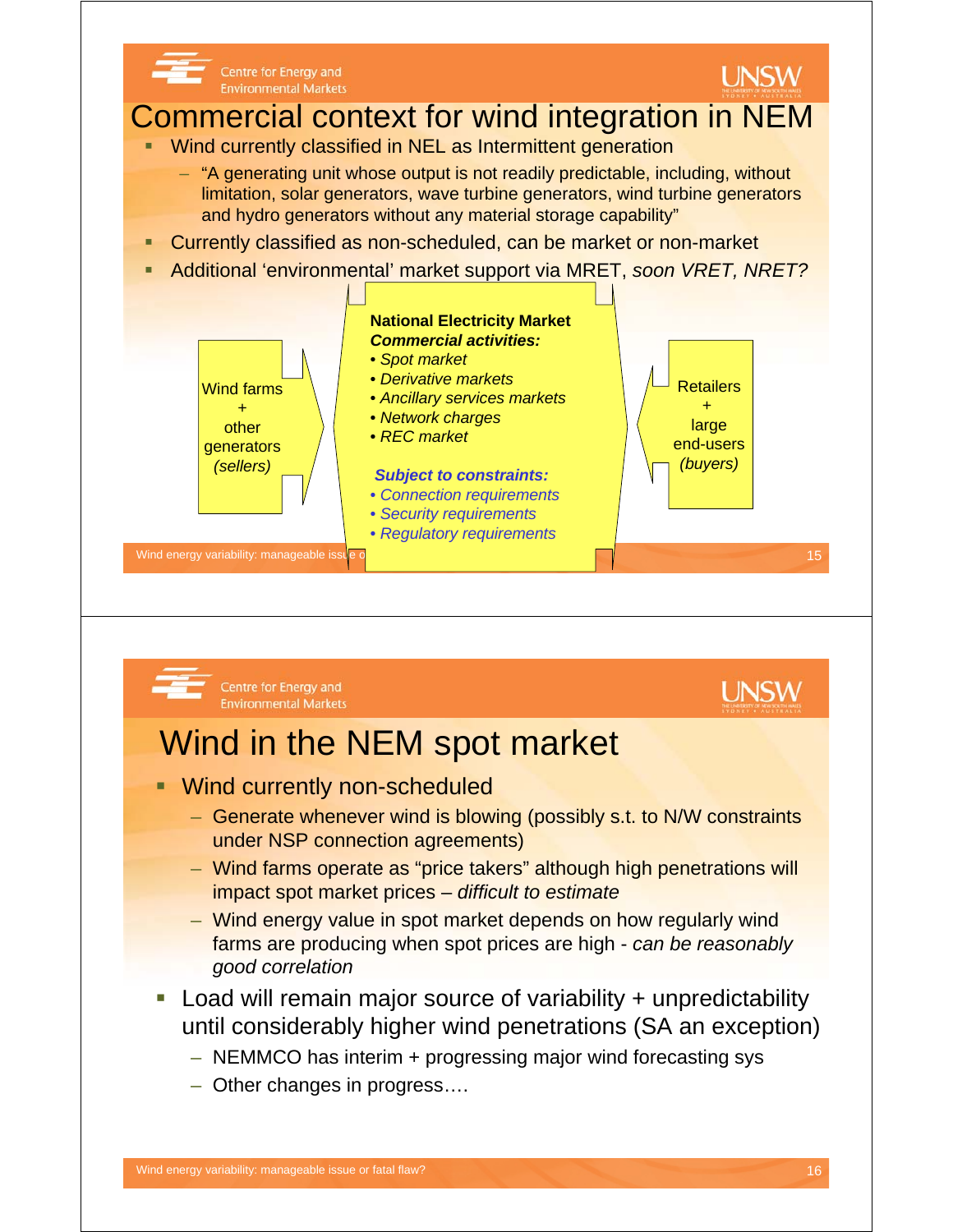

# Semi-Scheduled generation

- **Scheduled** 
	- Submission of dispatch offers
	- Compliance with targets
	- Causer-pay for ancillary services
	- Ability to offer ancillary services
	- Publication of individual outputs: forecast, offered & actual
	- Comply with technical standards
- Semi-Scheduled
	- Submission of dispatch offers
	- Causer-pay for ancillary services
	- Ability to offer ancillary services
	- Are treated as positive supply
- **If involved in a constraint** 
	- Compliance with targets if less than forecast
- **Publication of data** 
	- Not finalised yet
- Non-scheduled
	- Are treated as negative demand
	- Can only be curtailed (by NEMMCO) if system security is at risk

**UNSW** 

#### **NEW**

- Publication of grouped outputs forecast and real
- New Technical **Standards**

Wind energy variability: manageable issue or fatal flaw? 17

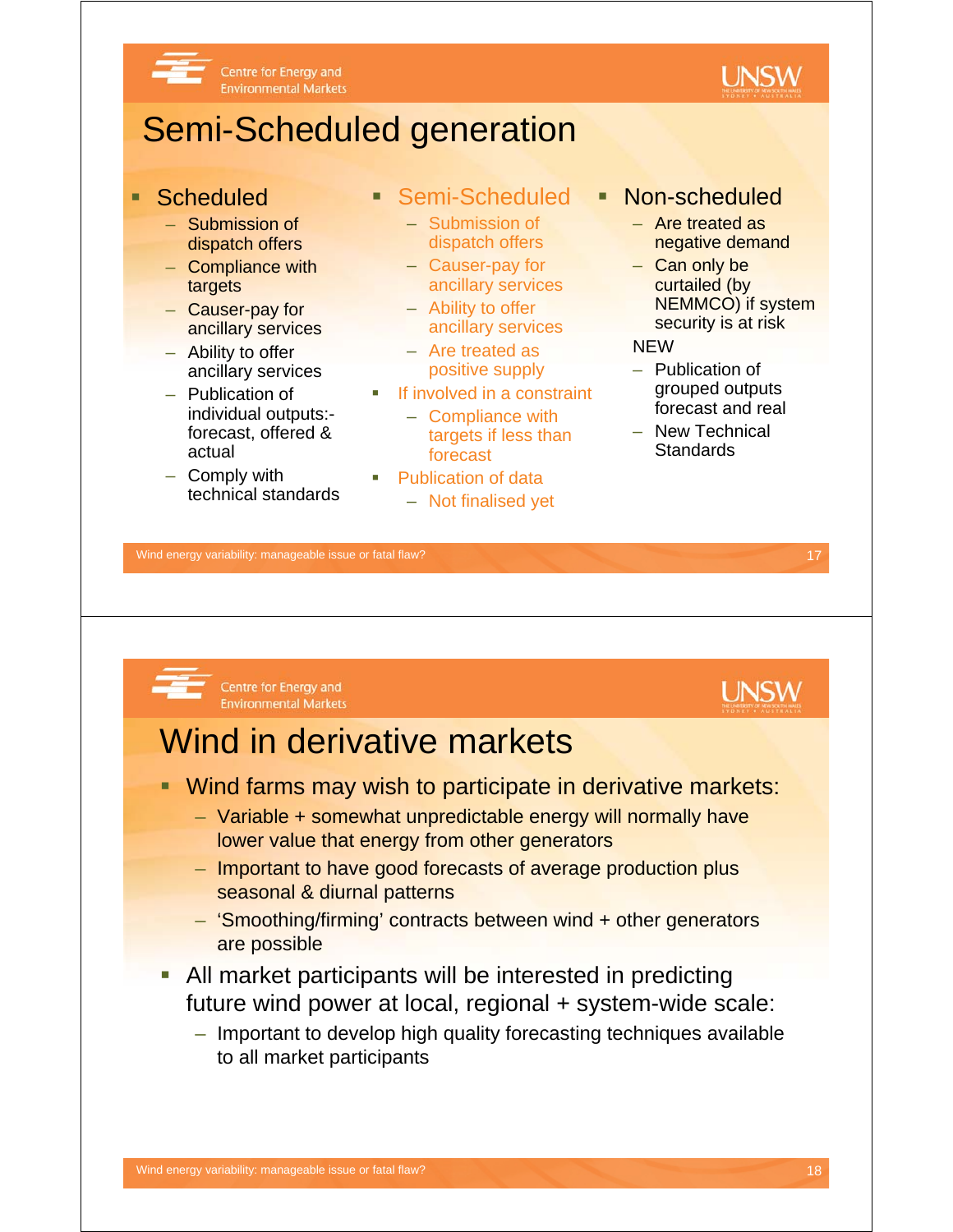

- NSW has committed to having scheme, SA exploring options
- **Interactions with energy markets** 
	- Existing wind farms
		- Typically approx. half revenue from energy market, half from RECs
		- **EXTERG** Exposure to changing energy market conditions
			- Effectively worth generating in spot market at –ve REC price
	- Wind farm investment
		- Energy market signals significant wrt location; potentially significant wrt chosen turbine technology, windfarm layout, control systems